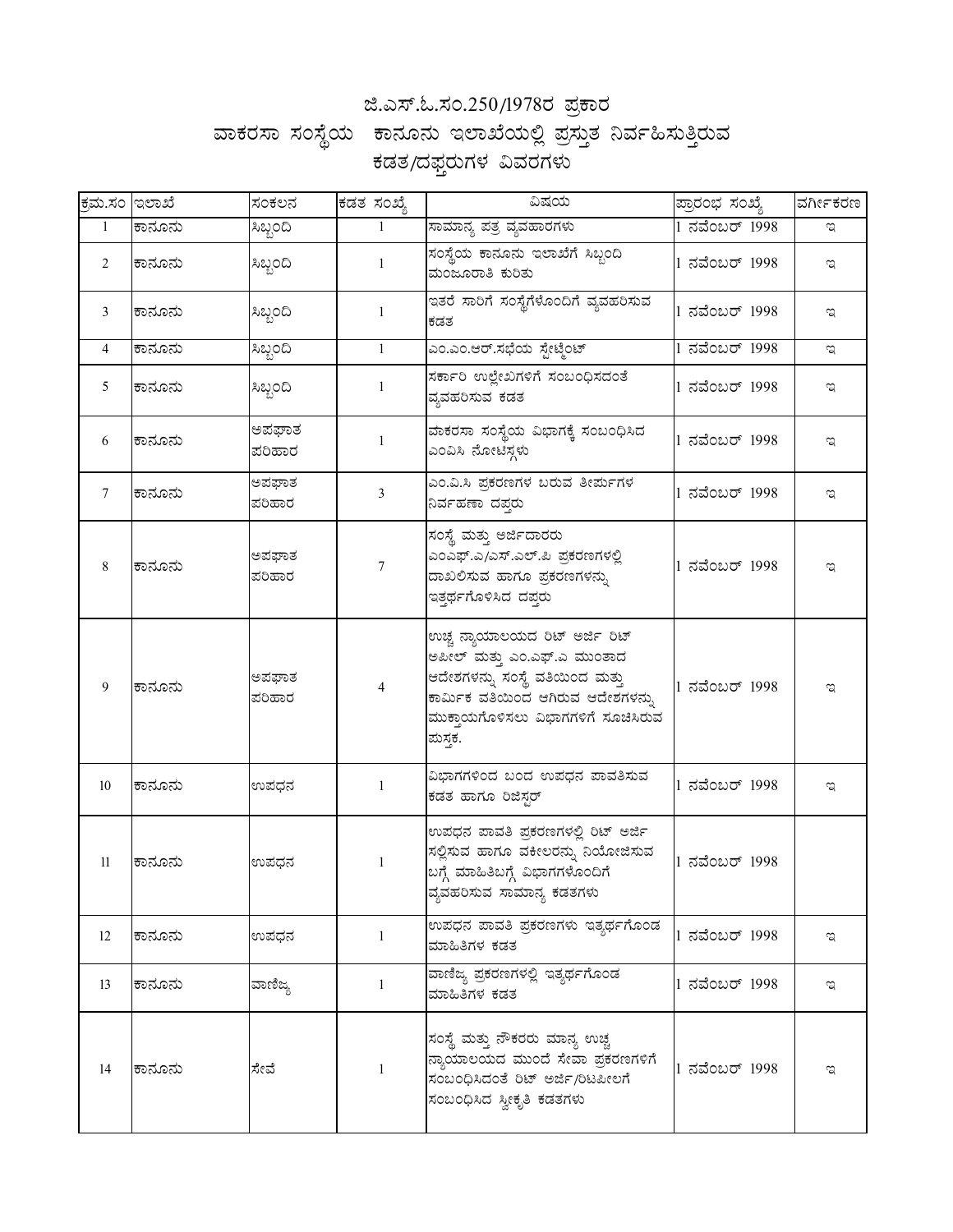| 15 | ಕಾನೂನು | ಸೇವೆ      | 1              | ಸೇವಾ ಹಾಗೂ ಕಾರ್ಮಿಕ ಪ್ರಕರಣಗಳಿಗೆ<br>ಸಂಬಂಧಿಸಿದಂತೆ ಮಾನ್ಯ ಉಚ್ಚ<br>ನ್ಯಾಯಾಲಯದಿಂದ ಬಂದ ತೀರ್ಪುಗಳನ್ನು<br>ಅನುಷ್ಠಾರನಗೊಳಿಸಲು ವಿಭಾಗ ಮತ್ತು<br>ಇಲಾಖೆಗಳಿಗೆ ಮಾಹಿತಿ ನೀಡುವ ಬಗ್ಗೆ<br>ನಿರ್ವಹಣಾ ಕಡತಗಳು | 1 ನವೆಂಬರ್ 1998 | ಇ |
|----|--------|-----------|----------------|-------------------------------------------------------------------------------------------------------------------------------------------------------------------------------|----------------|---|
| 16 | ಕಾನೂನು | ಕಾರ್ಮಿಕ   | $\mathbf{1}$   | ಕಾರ್ಮಿಕ ನ್ಯಾಯಾಲಯದ ಅವಾರ್ಡಗಳನ್ನು<br>ಅನುಷ್ಠಾನಗೊಳಿಸಲು ವಿಭಾಗಗಳಿಗೆ<br>ಮುಕ್ತಾಯಗೊಳಿಸಲು ಸೂಚಿಸಿರು ಮಸ್ಥಕ                                                                                 | 1 ನವೆಂಬರ್ 1998 | ಇ |
| 17 | ಕಾನೂನು | ಕಾರ್ಮಿಕ   | $\mathbf{1}$   | ವಾಕರಸಾ ಸಂಸ್ಥೆಯ ವಿಭಾಗಕ್ಕೆ ಸಂಬಂಧಿಸಿದ<br>ಕಾರ್ಮಿಕ ನ್ಯಾಯಾಲಯದಿಂದ ಬಂದ ಪ್ರಕರಣದ<br>ಆದೇಶಗಳನ್ನು ಅನುಷ್ಠಾನಗೊಳಿಸುವ ಪತ್ರ<br>ವ್ಯವಹಾರ ಬಗ್ಗೆ ದಫ್ತರು.                                            | 1 ನವೆಂಬರ್ 1998 | ಇ |
| 18 | ಕಾನೂನು | ಕಾರ್ಮಿಕ   | 1              | ಸಂಸ್ಥೆ ವತಿಯಿಂದ ರಿಟ್ ಅರ್ಜಿ ಸಲ್ಲಿಸುವ ಮತ್ತು<br>ಕಾರ್ಮಿಕರು ರಿಟ್ ಅರ್ಜಿ ಸಲ್ಲಿಸಿ<br>ನ್ಯಾಯಾಲಯದಿಂದ ಬಂದಿರುವ ನೋಟೀಸು<br>ಕಡತ                                                                | 1 ನವೆಂಬರ್ 1997 | ಇ |
| 19 | ಕಾನೂನು | ಆಪ್ತ ಶಾಖೆ | 1              | ಸಂಸ್ಥೆಯ ಪರವಾಗಿ ಮಾನ್ಯ ಉಚ್ಚ<br>ನ್ಯಾಯಾಲಯ ಮತ್ತು ಕಾರ್ಮಿಕ<br>ನ್ಯಾಯಾಲಯಗಳಲ್ಲಿ ಪ್ರತಿನಿಧಿಸುವ ವಕೀಲರನ್ನು<br>ಸಂದರ್ಶನ ಮೂಲಕ ನಿಯೋಜಿಸಿಕೊಳ್ಳುವ ಬಗ್ಗೆ<br>ವ್ಯವಹರಿಸುವ ಕಡತಗಳು                       | 1 ನವೆಂಬರ್ 1998 |   |
| 20 | ಕಾನೂನು | ಮಾರ್ಗ     | $\overline{1}$ | ಸಂಸ್ಥೆಯ ಪರವಾಗಿ ಮಾನ್ಯ ಉಚ್ಚ<br>ನ್ಯಾಯಾಲಯ ಮತ್ತು KSTAT ಪ್ರಕರಣ<br>ದಾಖಲಿಸುವ/ಅನುಷ್ಠಾನಗೊಳಿಸುವ ಕುರಿತು ಕಡತ<br>ಹಾಗೂ ಇತರ ಇಲಾಖೆಯ ವಿರುದ್ಧ<br>ಹಾಕಿರುವ/ಬಂದಿರುವ ಮಿಸ್ಲೇನಿಯಸ್ ಕೇಸುಗಳ<br>ಕಡತ       | 1 ನವೆಂಬರ್ 1998 | ಇ |
| 21 | ಕಾನೂನು | ಸಿಬ್ಬಂದಿ  | $\mathbf{1}$   | ವಕೀಲರ ವೃತ್ತಿ ಬಿಲ್ಲ ಕಡತ                                                                                                                                                        | 1 ನವೆಂಬರ್ 1998 | ಇ |

ಮುಖ್ಯ ಕಾನೂನು ಅಧಿಕಾರಿ

Registers and files maintained by the Law Department of NWKRTC as per the GSO 250/1998

|      |            |                    | No of     |         |             |          |
|------|------------|--------------------|-----------|---------|-------------|----------|
|      |            | Complain Registers |           | Subject |             | Closific |
| S.No | Department | Its                | and files |         | Intiated on | lation   |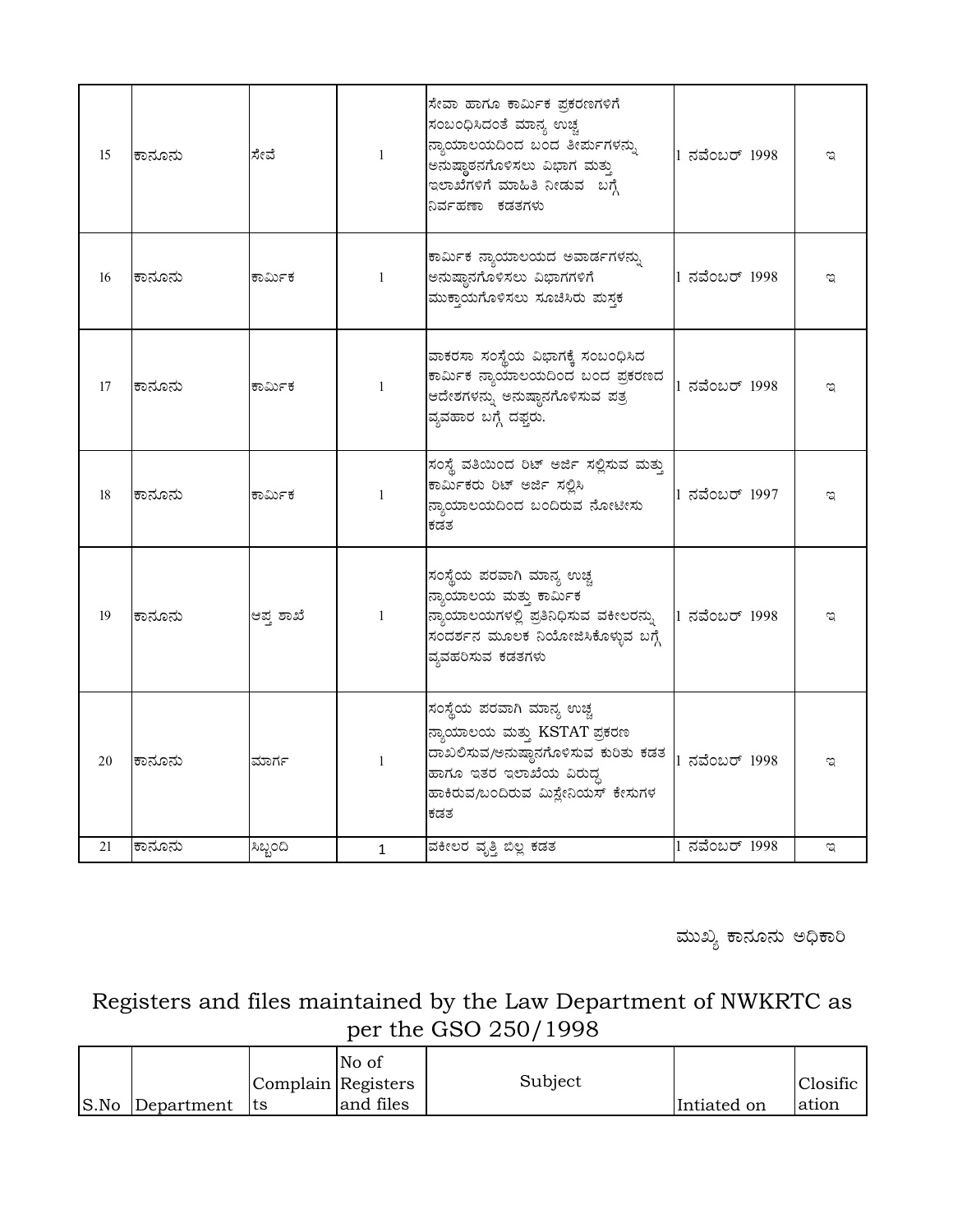| 1      | <b>LAW</b> | Establish<br>ment | $\mathbf{1}$   | General letter correspondence file                                                                                                                            | 1st Nov-98 | E         |
|--------|------------|-------------------|----------------|---------------------------------------------------------------------------------------------------------------------------------------------------------------|------------|-----------|
| 2      | <b>LAW</b> | Establish<br>ment | $\mathbf{1}$   | File relating to sanction of employees<br>to Law department                                                                                                   | 1st Nov-98 | E         |
| 3      | <b>LAW</b> | Establish<br>ment | $\mathbf{1}$   | File relating to Corespondence to<br>other corporations                                                                                                       | 1st Nov-98 | E         |
| 4      | <b>LAW</b> | Establish<br>ment | $\mathbf{1}$   | File relating to MMR meeting<br>statements                                                                                                                    | 1st Nov-98 | E         |
| 5      | <b>LAW</b> | Establish<br>ment | $\mathbf{1}$   | Correspondence file related Govt<br>department                                                                                                                | 1st Nov-98 | E         |
| 6      | LAW        | Accident          | 1              | Corespondence file with all DC's of<br>NWKRTC, KSRTC, and NEKRTC in r/o<br>MVC notices and claims                                                             | 1st Nov-98 | E         |
| $\tau$ | LAW        | Accident          | $\mathbf{3}$   | Register regarding MVC award<br>received from the divisions                                                                                                   | 1st Nov-98 | ${\bf E}$ |
| 8      | LAW        | Accident          | $\tau$         | Register relating to MFA/SLP cses filed<br>by the corportaion and petitioners<br>and judgment and award received<br>from the HC and SC in MFA/SLP cases       | 1st Nov-98 | E         |
| 9      | LAW        | Accident          | $\overline{4}$ | Register regarding approval sent to<br>the divisions for complaince of the<br>orders of trail courts and High Courts<br>in MVC/MFA cases                      | 1st Nov-98 | ${\bf E}$ |
| 10     | LAW        | Gratuity          | 1              | Register related to cases received<br>from the divisions in payment of<br>gratuity                                                                            | 1st Nov-98 | E         |
| 11     | <b>LAW</b> | Gratuity          | 1              | Register related to filing of WP/WA<br>cases and engaging advocates                                                                                           | 1st Nov-98 | E         |
| 12     | <b>LAW</b> | Gratuity          | $\mathbf{1}$   | Register reltaed to disposal of<br>gratuity csaes                                                                                                             | 1st Nov-98 | E         |
| 13     | LAW        | Gratuity          | 1              | Register regarding cases received and<br>filed/disposed of relating to<br>Commercial establishment cases                                                      | 1st Nov-98 | E         |
| 14     | LAW        | Service           | $\mathbf{1}$   | File relating to WP/WA cases filed by<br>the employees/officers in r/o service<br>matters                                                                     | 1st Nov-98 | E         |
| 15     | LAW        | Service           | $\mathbf{1}$   | Register regarding implementing of<br>the orders received from the High<br>Court in service matters/Labour<br>matters                                         | 1st Nov-98 | E         |
| 16     | LAW        | Labour            | $\mathbf{1}$   | Register for orders issued to the<br>division for implementing of the<br>awards received from the labour<br>courts and High court cases in service<br>matters | 1st Nov-98 | E         |
| 17     | LAW        | Labour            | $\mathbf{1}$   | Register in r/o judgment and award<br>received from the division in labour<br>court cases                                                                     | 1st Nov-98 | E         |